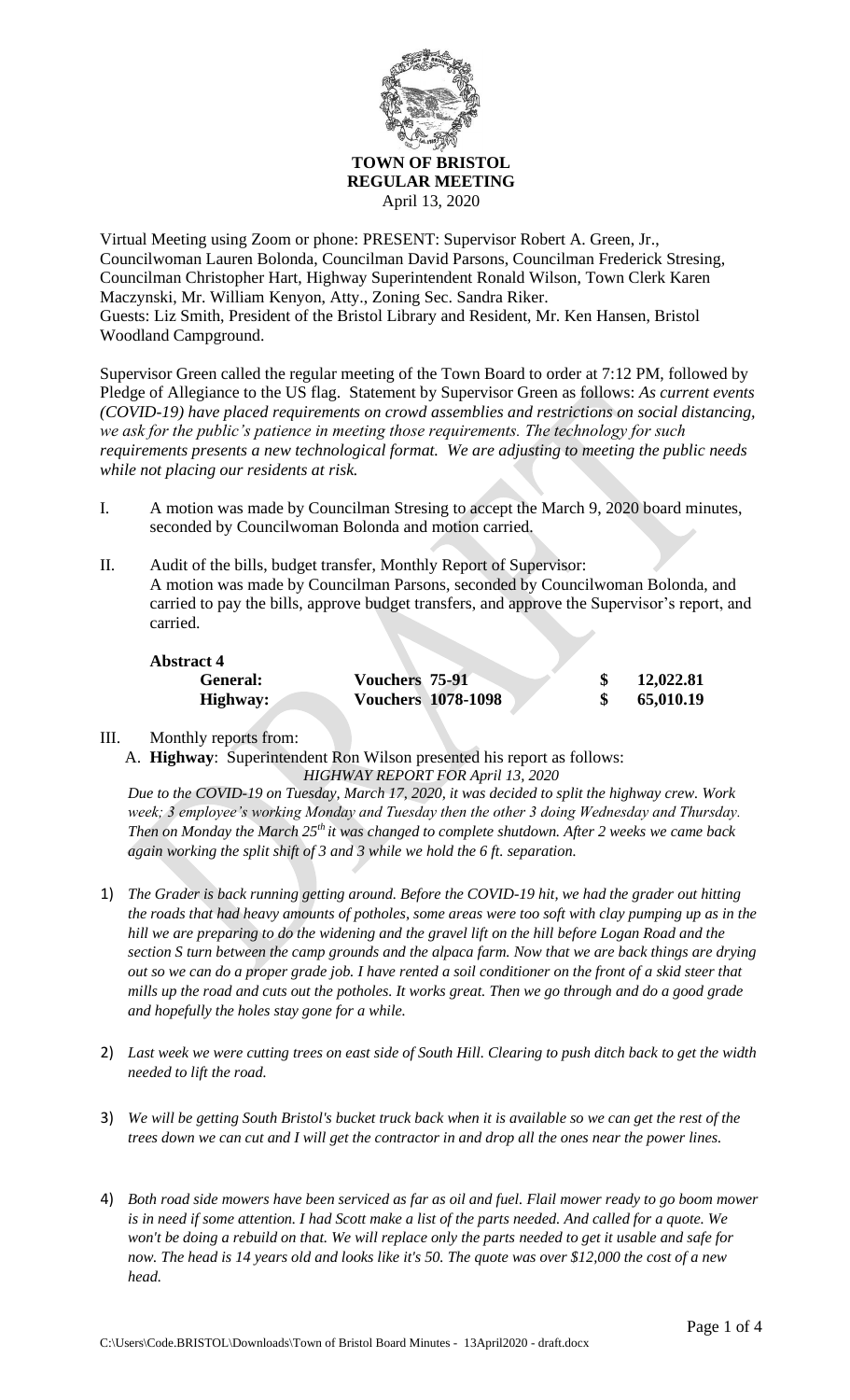- 5) *The 2020 Ford F-350 is to be delivered. I need board approval to put the 2018 F-350 on Auctions International.*
- 6) *Highway bathroom water changed. Putting remodel on hold till we know more on our finances.*
- 7) *I'm working on revising the 2020 284 agreement to use with the posable loss in CHIP's funding and loss in sales tax moneys. Making a list of jobs that can be done with little to no money. Ditching, tree trimming exc.*

### *Respectfully submitted Ronald Wilson*

Board discussion of using a Bobcat skid Steer with a soil conditioner to address potholes. Councilman Parsons discussed a nondisclosure agreement by Mr. Wilson due to a family connection with Bobcat sales. Mr. Wilson agreed and stated he had no connection to the rental agency of Bobcat.

284 Agreement: Mr. Wilson, Councilman Stresing and Councilman Parson's to review the 284 document to prioritize line items for cost reduction.

S. Hill Road – Mr. Wilson reviewed current work taking place; potholes were being addressed with the grader, tree removal in preparation for widening of the road for ditches and ultimately lifting the road through addition of gravel.

Councilman Hart discussed the HW crews split shift format and inquired about day to day operations, also cost of Bobcat rental and status of Boom Mower maintenance.

B. **Planning Board & Zoning Board of Appeals and Code Office**; Report from Mrs. Sandra Riker as follows:

*Planning, ZBA and Code Office Report* 

*April 13, 2020* 

*Planning Board met on April 6th with the aid of Zoom meetings and reviewed a lot line adjustment for a parcel at 5277 South Hill Road. After additional items were added to the Preliminary map the lot line adjustment was approved and final maps signed on April 6th.* 

*The Board asked to have the assignments for Code 360 review resent to aid in their work.* 

*Zoning Board of Appeals-will be meeting on April 21st via Zoom meetings to familiarize themselves*  with how the process works. There are no applications for their review at this time.

*Code Office-March, 2020* 

*Completions: C of O- 1 and C of C- 3 New Permits: 6 Inspections: 10-2 electrical by 3rd party inspectors, and 8 by Chris Jensen* 

*Baptist Hill violations- meeting with Langer, attorney, Supervisor Green and Chris Jensen, CEO to discuss how to resolve the violations on the Langer property is on hold until regular working conditions resume.* 

*Code of Ethics Board: We have received a letter of interest with a resume from Jennifer Van Houten to fill the position left vacant earlier this year. I have not had a chance to list this on the Town Webpage-so we have no additional applicants for you to consider at this time.* 

*Respectfully submitted,* 

*Sandra Riker Secretary to Planning Board, ZBA and Code Office Assistant*

### C. **Parks/Special Committee**.

Park Commissioner's Report April 13, 2020 Presented by Mr. Stevens as follows: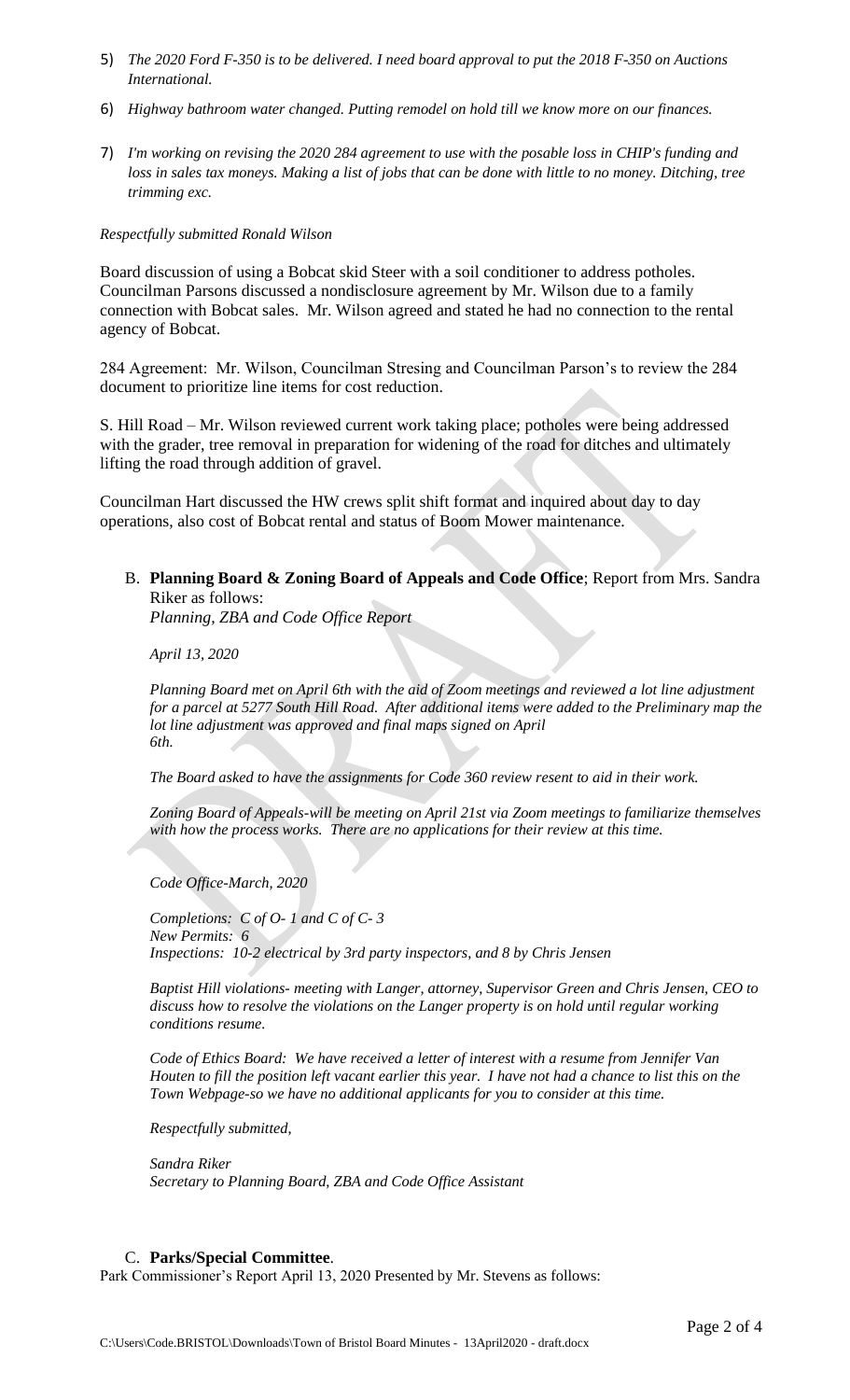*Paperwork for reimbursement of grant work has been approved for payment. The Authority has audited your reimbursement request #1. We will be processing a payment in the amount of \$7,705.08 on March 27, 2020. We have received the check.*

### *Old Business*

*Updated Park Law that never got passed and or filed with the state. Table this until fall and update before the new year.*

*Bristol Fun Day is June 14, 2020. I propose to wait until the May 11,2020 Town Board Meeting to cancel or to hold Bristol Fun Day. I have reached out to some previous attendees to see if they are interested. They are instructed to not send any donations at this time but only to commit to coming. The Bloomfield Marching band will not be able to meet enough to be prepared to March, but would like to perform the Star-Spangled Banner and flag raising.*

*Organizational meeting for Bristol Fun Day was February 11, 2020 7:00 PM at the Town Hall.* 

*There will be not be another meeting until after the May Town Board Meeting. I propose May 12 P.M. at the town hall if Bristol Fun Day is being held.* 

*I contacted the sign maker, but have not received a quote*

*I would like the board to consider getting a quote for four signs to be posted under the new welcome to Bristol signs that read "Bristol Fun Day-2nd Sunday in June". At the present time there is not a sign on County Road 33 that welcomes drivers to Bristol. Should there be one at the Richmond Town line with a Bristol Fun Day sign?*

#### *New Business*

*I opened the Bristol Share Market on March 26, 2020. Many people have donated various food items and cleaning needs (Toilet paper). Some books, movies and other items have been donated. The main goal is for food and necessary items not a used item sale.*

*On March 30 and 31 2020 I put up signs the park for Safe Distancing and closed the playground areas. The bathroom will remain closed until deemed safe. This will also give time to make repairs to the burst pipes.*

*Grading topsoil and seeding have been done around the pavilions. Brian Malotte repaired some missing shingles on the Barend Pavilion.* 

### *Thomas Stevens Park Commissioner*

Board discussion concerning park grant money. Supervisor Green stated the Town will not be spending any money connected with the park grant at this time. Also, no donations will be accepted regarding Bristol Fun Day at this time. The Board will again review the plans for Bristol Fun Day at he May Town Board meeting.

Pavilion Rental for May: Motion by Councilman Stresing to cancel Pavilion rental during the Month of May, seconded by Councilman Hart and carried. Rental fees to be refunded.

D. **Town Clerk report**. Mrs. Maczynski presented her report. Total disbursements were \$2153.45 for the month of March 2020. The Town Clerk's office has finished collection of Town & County Taxes. Town of Bristol was paid an additional \$2,906.04 in tax late fee's (penalty) and interest. Overall, the tax collection rate was 93%.

Motion by Councilwomen Bolonda to accept the monthly reports, seconded by Councilman Stresing and carried.

## **IV. Old Business**

Supervisor Green reviewed COVID-19 revenue impact on the town and the resulting changes to spending the town would need to implement; specifically highway projects as outlined in the 284 agreement. Board discussion concerning the code truck. Motion by Councilman Parsons' to declare the 2018 code truck surplus and send the truck to auction, seconded by Councilwoman Bolonda and carried, Councilman Hart opposed.